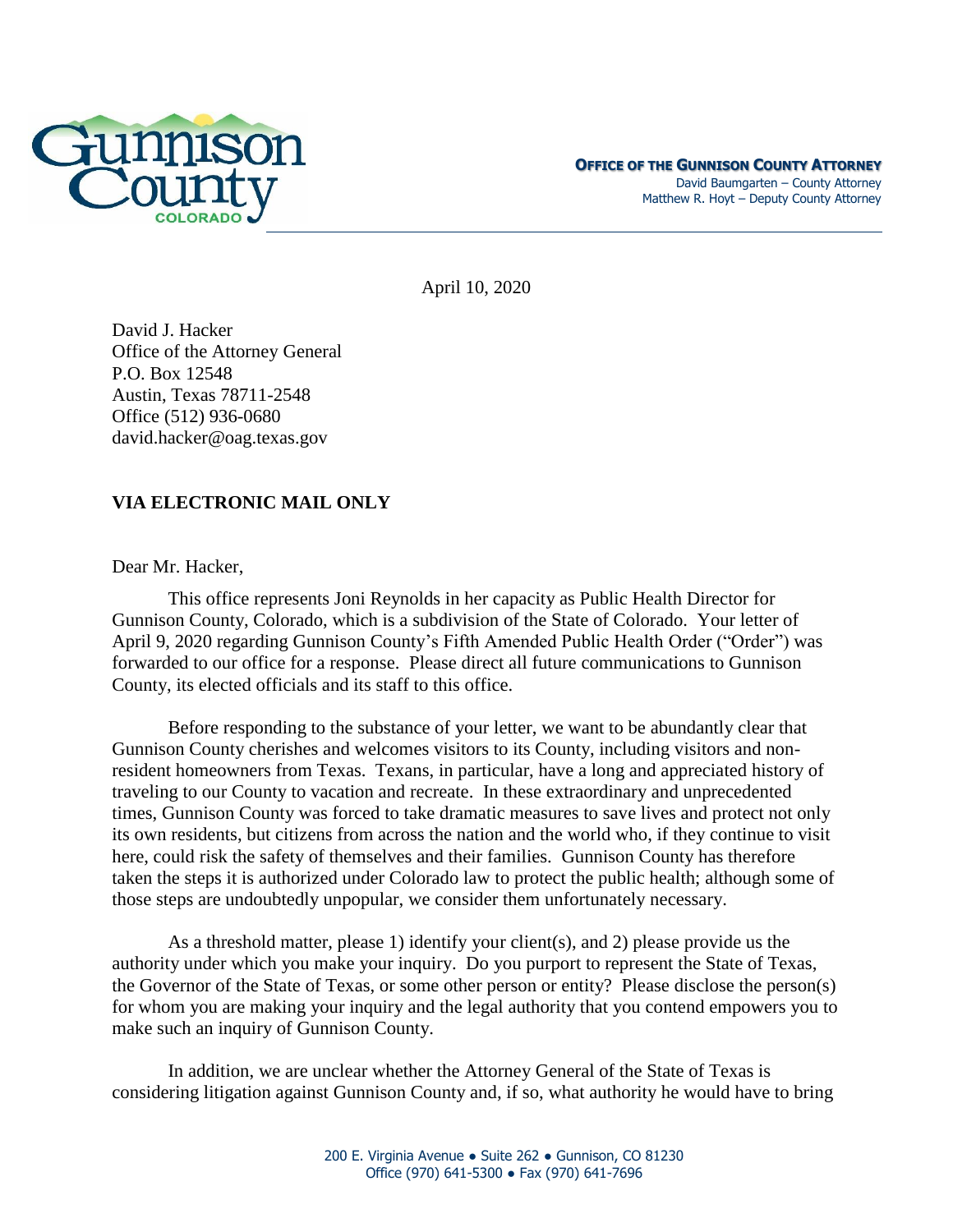such litigation against a foreign local government. Colorado law provides the exclusive remedy for persons allegedly aggrieved by a Colorado county public health order. *See* C.R.S. § 25-1- 515. Please provide us the authority that you contend permits the attorney general of a foreign state to come to a Colorado court to seek judicial review of a Colorado county's public health order.

Furthermore, C.R.S. § 25-1-515 provides standing to a "person aggrieved and affected by a decision of a county[.]" Please explain how the Attorney General of the State of Texas is such a person or purports to represent such person(s).

Regardless, and contrary to the assertions contained in your correspondence, Gunnison County's Order, along with the orders it previously issued, are authorized by Colorado and federal law and are fully constitutional. Gunnison County's Public Health Director is given broad authority and delegation of the State of Colorado's police powers to, among other things, "exercise . . . control over property and over the persons of people" within the jurisdiction of Gunnison County that the Director "may find necessary for the protection of the public health[,]" to "prohibit gatherings of people when necessary to protect public health[,]" and to "control the causes of epidemic or communicable diseases or conditions affecting public health." *See* C.R.S  $§$  25-1-506(b)(V)-(VI). There simply is no reasonable basis to contend that the Public Health Director lacks authority to issue the orders that she has.

Nonetheless, you contend that the orders, particularly those directed at non-residents, are unconstitutional under the Privileges and Immunities Clause. Your correspondence makes sweeping and generalized arguments about the rights of visitors to Colorado, but appears to all but ignore not only the unprecedented public health crisis this County is facing, but also the law that establishes the constitutionality of the County's Order. It is well established that, although in ordinary circumstances a visitor to Colorado and Gunnison County is at liberty to remain or otherwise stay at a place of his or her choosing, this liberty interest gives way to the paramount government interest in protecting public safety when the community faces a disaster. *See, e.g., Jacobson v. Mass.*, 197 U.S. 11, 26-27 (1905) (upholding a Massachusetts law requiring mandatory small pox vaccinations); *Miller v. Campbell County*, 945 F.2d 348 (10th Cir. 1991) (upholding county's order of evacuation for a subdivision infiltrated by lethal gas); *Smith v. Avino*, 91 F.3d 105 (11th Cir. 1996) (upholding a 3-month-long curfew as a result of Hurricane Andrew that required people to stay in their homes); *see also Yakus v. United States*, 321 U.S. 414, 422-23, 431-49 (1944); *Caviezel v. Great Neck Pub. Sch.*, 739 F. Supp. 2d 273, 285 (E.D.N.Y. September 24, 2010) (rejecting claim that the Constitution provides exemption from public health laws). As the Supreme Court has explained:

This is done in the exercise of the police power, and the means to be employed to promote the public safety are primarily in the judgment of the legislative branch of the government, to whose authority such matters are committed, and so long as the means have a substantial relation to the purpose to be accomplished, and there is no arbitrary interference with private rights, the courts cannot interfere with the exercise of the power by enjoining regulations made in the interest of public safety which the legislature has duly enacted.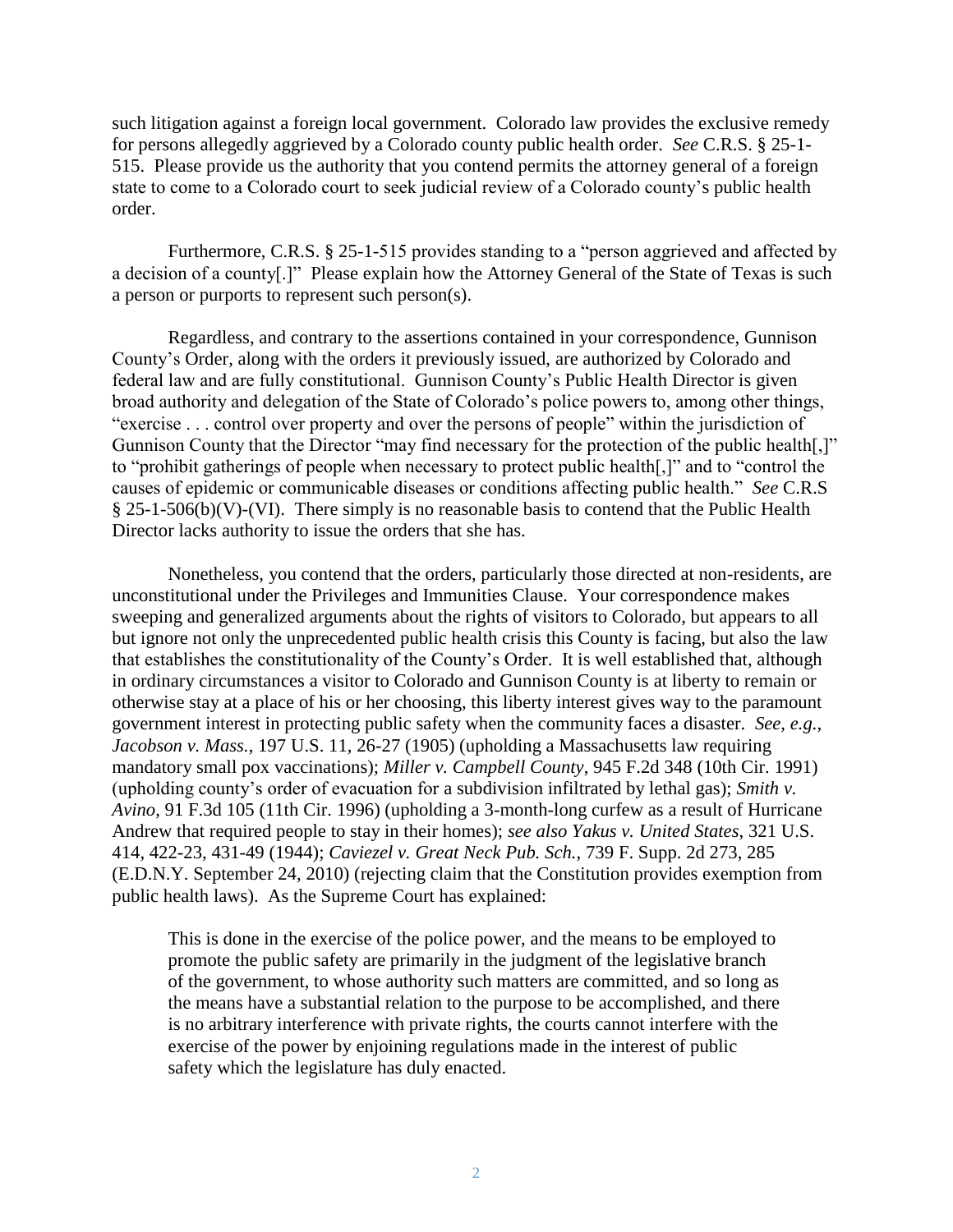*See Mo. P. R. Co. v. Omaha*, 235 U.S. 121, 127 (1914). 1

Even in non-emergent situations, the United States Supreme Court recognized long ago that non-residents' rights under the Privileges and Immunities Clause are not absolute, and that a government can treat non-residents differently where "there is a substantial reason for the difference in treatment" and the different treatment "practiced against nonresidents bears a substantial relationship to the State's objective." *See Supreme Court of N.H. v. Piper*, 470 U.S. 274, 284, 105 S. Ct. 1272, 1278 (1985).<sup>2</sup> As your letter acknowledges, Gunnison County has identified such reasons:

 "Non-residents, visitors and non-resident homeowners from lower altitudes are at a greater risk for complications from COVID-19 infection than residents, who are acclimatized to the high-altitude environment of Gunnison County.

 [N]on-residents, regardless of whether they own a residence in Gunnison County, are imposing unnecessary burdens on health care, public services, first responders, food supplies and other essential services.

 [Non-residents] are also creating issues with regard to enforcement of Gunnison County's public health orders."

*See* 5th Am. Public Health Ord. (April 3, 2020) at 2. Your letter attempts to dispute these reasons, but you provide no basis -- only your own unsupported arguments -- that the provisions of the Order are not based on the facts. If forced to defend the Order in litigation, we will bring to bear the appropriate public health bases and supporting facts for each and every provision of the Order that is challenged. Given that we fail to see how the Texas Attorney General even has the authority to challenge a Colorado county's local public health order, and the weakness of your legal arguments, we see no need to provide this information in response to your correspondence. It is suffice to say that these reasons are substantial and therefore constitutional, especially given the unprecedented public health disaster this County continues to face.

Your letter also gives short shrift to the Order's exceptions to the non-resident provisions, which include: 1) Non-residents permitted to remain under the express terms of the Order; 2) non-residents necessary to allow the businesses, events or activities permitted by the Order to continue (e.g., delivery drivers to grocery stores or gas stations, medical personnel to assist in hospital operations, law enforcement to assist in the enforcement of this Order); and 3) nonresidents who receive an express, written exemption from the Public Health Director. Thus, under these provisions, a non-resident is potentially eligible to remain in Gunnison County should the Public Health Director determine that it is consistent with the Order and the County's public health objectives. Indeed, the Public Health Director has already granted the majority of the exemption requests she has received. Your letter's statement that the Order "entirely prohibits" non-residents is, therefore, inaccurate. You also claim that these exceptions do not further establish the constitutionality of the Order, but provide no legal or factual support for this argument. Again, given the extraordinary public health crisis our citizens face, and given that

 $\overline{a}$ 

<sup>1</sup> Colorado, through CRS § 25-1-506 and other provisions of law, has delegated it police power to the Gunnison County Public Health Director in this instance.

<sup>&</sup>lt;sup>2</sup> We emphasize that *Piper* was not decided in the context of a public health crisis or the exercise of a government's police powers to protect against communicable disease. *See id.*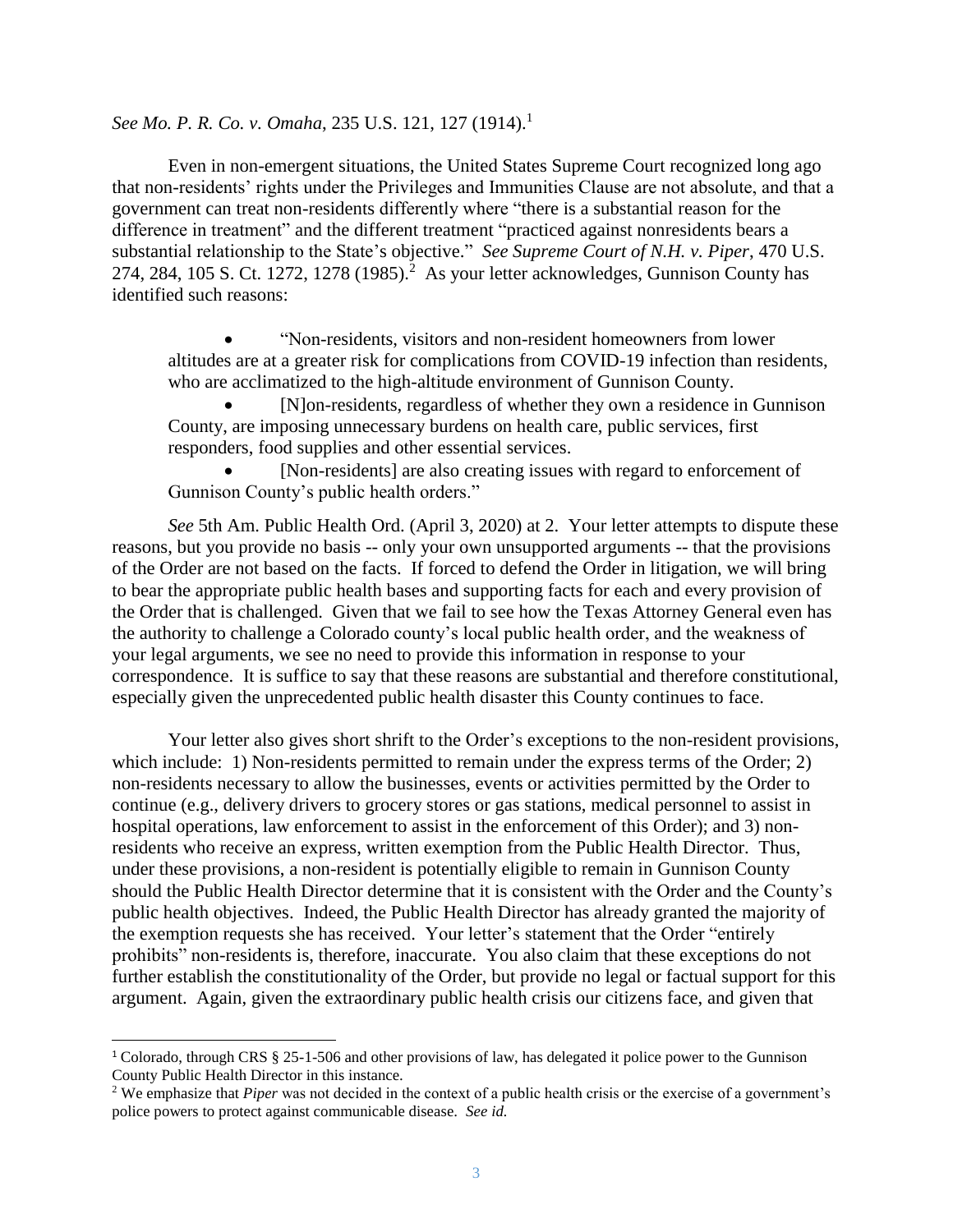the Order permits the Public Health Director to make exceptions if, in her discretion, it would still protect the public health, there simply is no proper basis for your claim that the Order does not pass constitutional muster.

Your letter also ignores the fact that the Order treats residents of Colorado and residents of other states equally, thus illuminating a fatal flaw in your argument. As your letter concedes, the Privileges and Immunities Clause generally protects the right to travel from one state to another and otherwise from treating the citizens from a foreign state differently from state citizens. *See* U.S. Const. art. IV, § 2, cl. 1. The case you cite, *Saenz v. Roe*, 526 U.S. 489, 500 (1999) states:

The 'right to travel' discussed in our cases embraces at least three different components. It protects the right of a citizen of one State to enter and to leave another State, the right to be treated as a welcome visitor rather than an unfriendly alien when temporarily present in the second State, and, for those travelers who elect to become permanent residents, the right to be treated like other citizens of that State.

*See id*. Here, Gunnison County does not purport to tell non-residents that they cannot come to Colorado, nor does it place conditions upon non-residents who desire to come to Colorado. More importantly, residents of Colorado who live outside of Gunnison County are restricted in the same manner as residents of other states. States that "regulate even-handedly to effectuate a legitimate local public interest" do not violate the Constitution. *See South Dakota v. Wayfair, Inc.*, 138 S. Ct. 2080, 2091 (2018). Here, the Order even-handedly treats Colorado citizens the same as it does the citizens of any other state to effectuate the local public interest of protecting the public health.

Finally, we note that by executive order, the Governor of Texas has imposed freedom of movement and travel restrictions on certain out-of-state residents but apparently allowing complete freedom to other visitors. *See* Tx. Gov. Exec. Ord. GA-11 (March 26, 2020); GA-12 (March 30, 2020). Although we take no position on the legality of these orders, the flawed rationale contained in your correspondence would suggest that the Texas Attorney General should view these orders as unconstitutional.

We also note that the Texas Attorney General recently recognized that Texas law "allow[s] municipal and county officials to **control the movement of persons and the occupancy of premises** in a local disaster area." *See* Tx. Atty. Gen. Op. KP-0296 (March 27, 2020) at 2 (emphasis added). This is precisely what Gunnison County is attempting to accomplish with its Order under Colorado law.

Gunnison County will welcome the return of non-residents once this crisis is over, including the citizens of Texas. But in the face of the worst pandemic in over a century, in which almost a hundred thousand people around the world have succumbed to this disease (including almost 200 people in Colorado and a similar number in Texas), we can and will continue to employ the authority granted to us by the Constitution of the United States, the